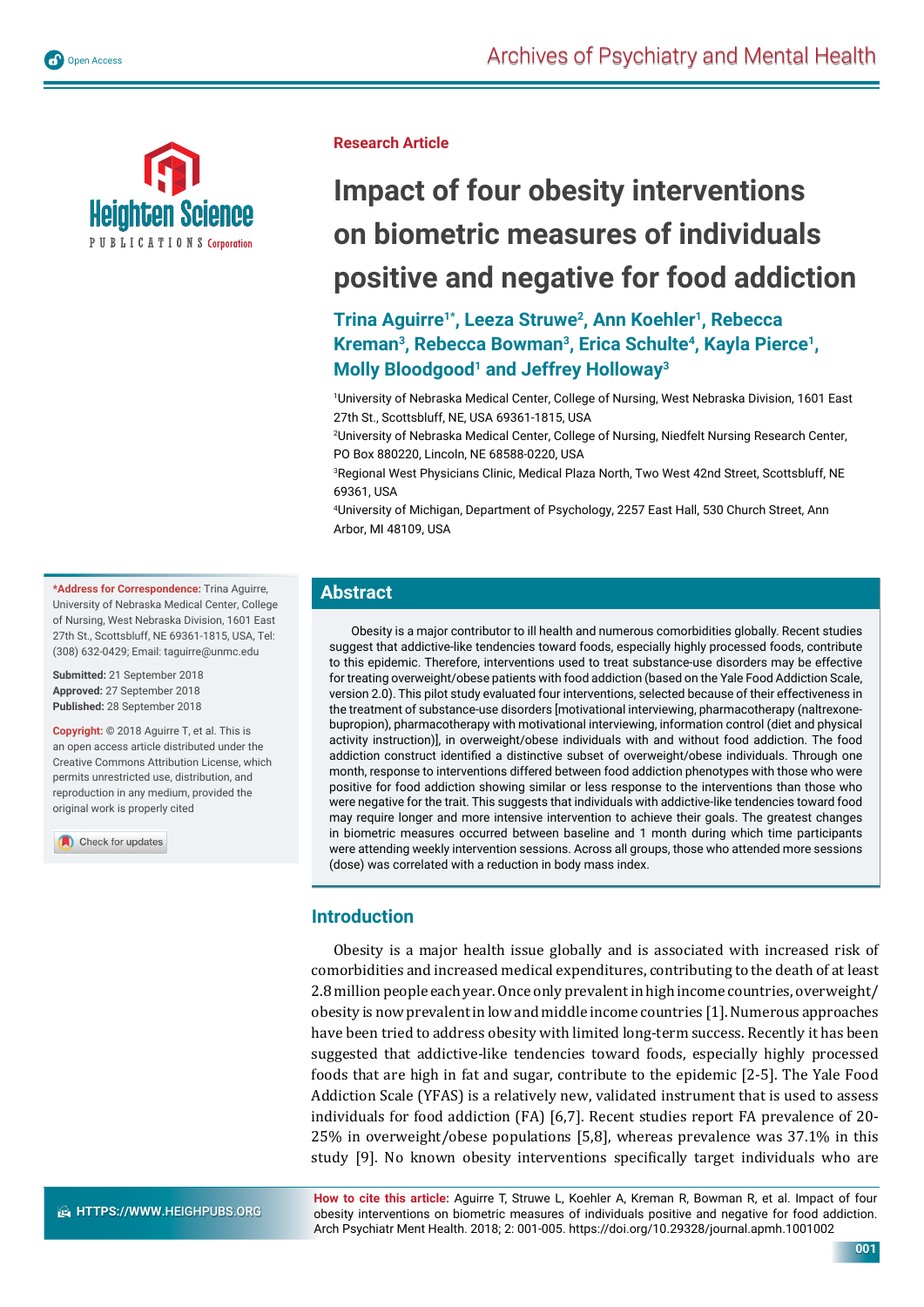

positive for FA. If an addictive-like process contributes to obesity for some individuals, then interventions used to treat substance-use disorders may be effective for treating FA [10,11]. Therefore, we evaluated four interventions, selected because of their effectiveness in the treatment of substance-use disorders [motivational interviewing (MI), pharmacotherapy (P; naltrexone-bupropion), MI with pharmacotherapy (P+MI), information control (IC; diet and physical activity instruction)], in overweight/obese individuals with and without FA (FA+ and FA-, respectively) with the goal of developing effective interventions for each group.

## **Methods**

This study was conducted in accordance with IRB protocol 763-16-FB (University of Nebraska Medical Center). Participants received a \$20 incentive following each session as compensation for their time.

#### **Participants**

Participants were recruited from overweight/obese patients referred to the Healthy Behaviors Clinic by doctors at the Regional West Physicians Clinic in Scottsbluff, Nebraska, USA and through snowballing. Potential participants completed a set of questionnaires as part of the standard Healthy Behaviors Clinic admission process, including the Yale Food Addiction Scale (YFAS 2.0) [12] and a medical history. These instruments were reviewed by a Doctor of Nursing Practice (DNP) who is board certified in Adult Health and Psychiatry to pre-screen potential participants for eligibility. The DNP was also the study prescriber, along with two bariatric surgeons when she was not available.

Eligible individuals were overweight/obese adults age 19-65 years of either sex and any race/ethnicity who could understand/read English. Because treatments were randomly assigned, they also had to meet criteria specific to the pharmacotherapy interventions (P, P+MI) (e.g. restrictions on medications, medical conditions, pregnancy/lactation). Nurse researchers informed those who were eligible about the study and consented those choosing to participate.

One hundred five individuals were screened, 83 were enrolled, 14 withdrew, and 8 were ineligible [9]. Seventy-four participants were women and 9 were men [9]. Fiftynine were Caucasian, 23 were Hispanic, and 1 was African-American [9]. Average age was 42.7 [9].

## **Assessment of food addiction/treatment assignment**

The YFAS 2.0 [12], which adapts the eleven DSM-5 diagnostic indicators of substance-use disorders to the consumption of highly processed foods, was used to assess participants' obesity phenotype (FA+ or FA-). Participants with  $\geq 2$  symptoms plus impairment/distress were considered FA+. Those with 0-1 symptoms and/or no impairment/distress were considered FA-. Participants within each phenotype were randomly assigned to one of the treatment groups (IC, MI, P+MI, P).

#### **Interventions**

Interventions were delivered following collection of outcome measures at baseline, 1, 2, 3, and 4 weeks and 2, 3, 4, 5, and 6 months.

MI Intervention Conditions (MI, P+MI)

MI is an evidence-based, client-centered approach for behavioral change that was developed and is still used for the treatment of addictions [13,14]. MI is theorized to decrease an individual's ambivalence and increase his/her perceived behavioral control by emphasizing personal choice and control in decision-making and by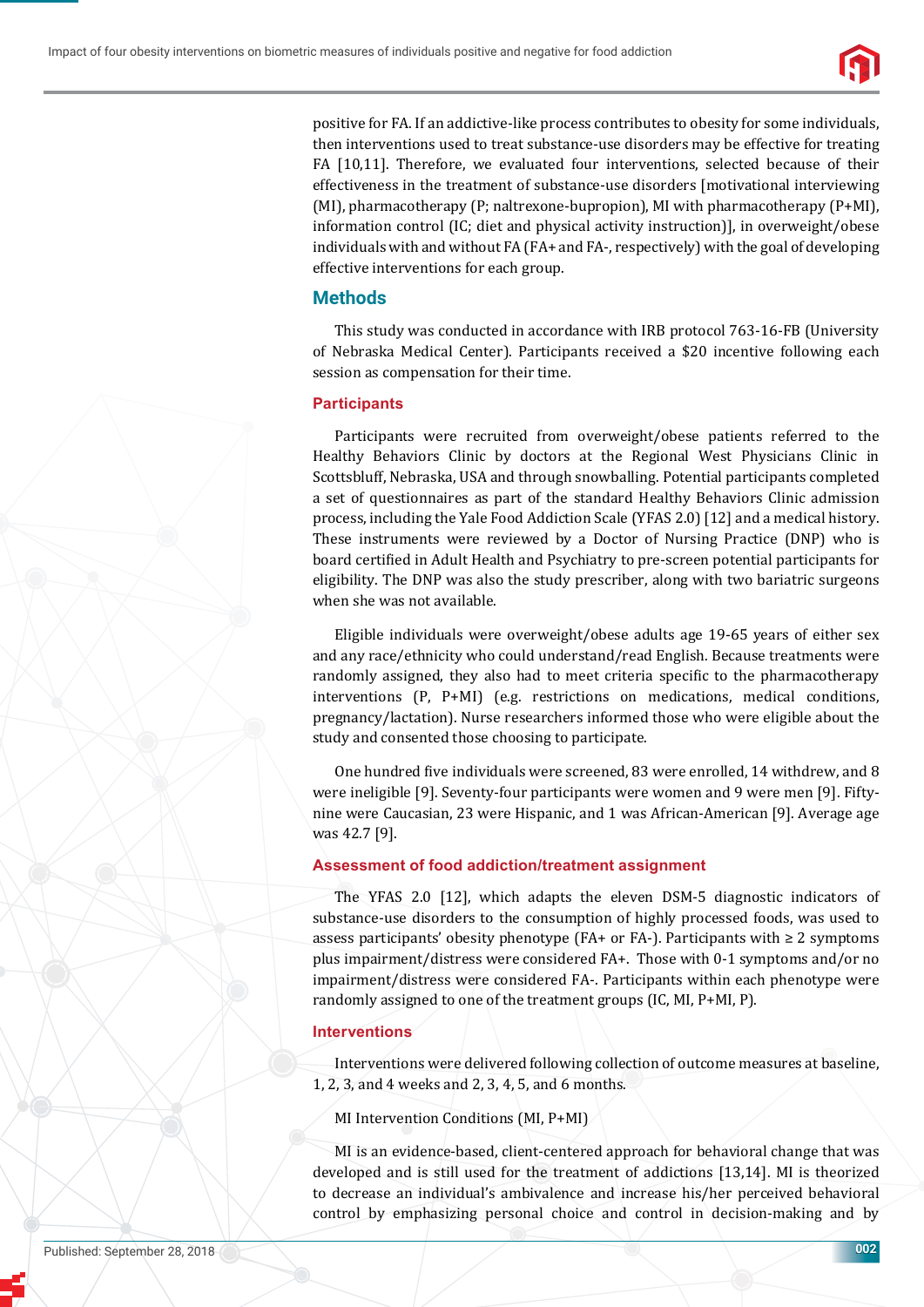

affirming the individual's self-management ability  $[15,16]$ . Our MI intervention (MI, P+MI) was designed to effect behavior change by sharing information on the benefits of limiting intake of highly processed foods/increasing intake of minimally processed foods (addressing attitudes/beliefs) and providing support to increase perceived behavioral control by decreasing participants' ambivalence and barriers (addressing self-efficacy), thereby supporting participants in limiting their highly processed food intake/increasing their minimally processed food intake. A written MI algorithm was used to ensure fidelity.

Pharmacotherapy Interventions (P, P+MI)

We selected sustained release naltrexone-bupropion (Contrave®) for our pharmacotherapy interventions (P, P+MI) because these drugs have been used to treat addictions [17,18]. Naltrexone-bupropion produces weight loss by reducing appetite/ cravings and is more effective in promoting weight loss in combination than either drug alone [19]. The naltrexone-buproprion (administered orally) was titrated to the therapeutic dose over the first 4 weeks. Use was discontinued if an individual did not show  $\geq$  5% weight loss by the beginning of month 4.

#### IC Control Condition

The IC control group received diet and physical activity information encouraging them to adopt healthier eating (limiting intake of highly processed foods/increasing intake of minimally processed foods) and physical activity behaviors [20]. The other intervention groups received the same information during their baseline visit.

#### **Biometric outcome measures**

We used a Tanita SC-240 bioelectrical impedance analyzer to estimate weight, BMI, percent body fat (%BF), percent body water (%BW), basal metabolic rate (BMR), and visceral fat rating (VFR). Percent BF is more closely associated with health outcomes than BMI [21] and tends to be inversely related to %BW. BMI was included because it is a standard used by WHO and CDC, despite its limitations (accounting only for height/weight, disregarding body symmetries, muscular vs greater fat composition, and genetic differences in body proportions) [21,22]. BMR is an indicator of metabolic efficiency and VFR is an indicator of risk for cardiovascular disease.

#### **Data analysis**

Descriptive statistics (*M, SD*) were used to characterize variables. Changes in variables over time was determined by subtracting the value at one month from the value at baseline. If the difference was positive, the variable decreased. If negative, the variable increased. Levene's test was used to evaluate equality of variances, independent t-tests were used to evaluate differences among variables, and Pearson's correlations were used to explore relationships among variables. Pairwise deletion was used when there was missing data (missed sessions). Because this was a pilot study, analyses were considered significant at  $\alpha = 0.10$ . Analyses were performed using IBM® SPSS® Statistics (Version 25) software.

#### **Results**

Although interventions were conducted over six months, analyses revealed that the greatest changes were observed at the end of weekly sessions (1 month). Therefore, we calculated changes in BMI, %BF, %BW, BMR, and VFR between baseline and one month and compared the changes among FA phenotypes. For those in the P and P+MI intervention groups, there were no significant differences ( $p > 0.10$ ) between FA+ and FA- participants for any variable. At 1 month those in the pharmaceutical interventions (P, P+MI) would just be achieving the therapeutic dose which may not fully reflect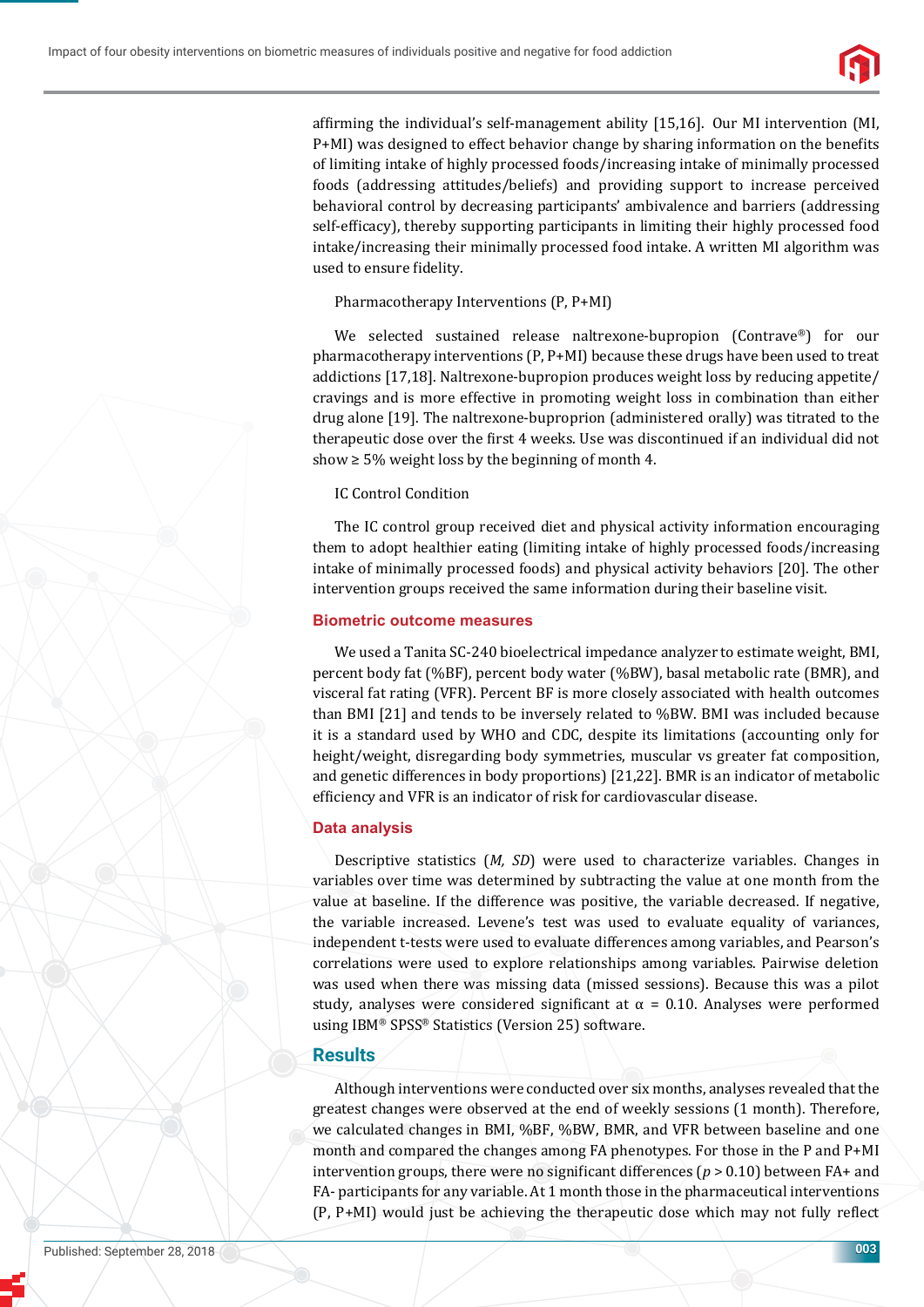

the impact of the interventions after longer use. For those in the MI treatment group, change in %BF (*p* =.073), %BW (*p* = .063), BMR (*p* = .058), and VFR (*p* = .064), differed between FA+ and FA- participants. Percent BF declined almost a percentage point in those who were FA-, but increased slightly in those who were FA+ (Table 1). Percent BW increased over half a percentage point in those who were FA-, but decreased slightly in those who were FA+ (Table 1). BMR declined in both groups, particularly the FA+ group, indicating improved efficiency, however, there was little or no change in VFR (Table 1). Among IC participants, only change in %BW differed between FA phenotypes (*p* = .068), slightly decreasing in those who were FA- and slightly increasing in those who were FA+.

The greatest improvement in biometric measures was observed for %BF (decline) and %BW (increase) among FA- participants in the MI and P intervention groups (Table 1). Changes in BMI and VFR (a calculated variable) were generally small for all FA phenotype-intervention combinations (Table 1). BMR declined for all FA phenotypeintervention combinations except FA+ participants in the IC group (Table 1).

Among all participants, session attendance was positively correlated with change in BMI (*r* = .291, *p* = .034) and VFR (*r* = .261, *p* = .065) and age was positively correlated with session attendance  $(r = .181, p = .097)$ . Among treatment groups, session attendance was positively correlated with change in BMI in the P+MI group (*r* = .514,  $p = .035$ ); no other correlations were significant. Among FA- participants, age was positively correlated with session attendance for those in the P+MI group (*r* = .640,  $p = 0.34$ ). There were no significant correlations among FA+ participants ( $p > 0.10$ ).

## **Discussion**

Though currently not a clinically recognized diagnosis, the FA construct identified a distinctive subset of overweight/obese individuals. Through one month of weekly sessions, response to interventions differed between FA phenotypes, with those who were FA+ showing similar or less response to the interventions than those who were FA-. This suggests that individuals with addictive-like tendencies toward food may require longer and more intensive intervention to achieve their weight/fat loss goals.

## **Acknowledgements**

This work was supported by a Research & Engagement Competitive Award by the Rural Futures Institute at the University of Nebraska. We thank Dr. Jeffrey Holloway, Dr. Jason LaTowsky, and Martha Stricker of Regional West Physician Clinic and Don Graham, consulting pharmacist, for their contributions to this study.

**Table 1:** Mean (± SD) change in biometric variables over one month by food addiction phenotype (+ or -) and obesity intervention (information control, motivational interviewing, pharmacotherapy, pharmacotherapy with motivational interviewing).

| <b>Variable</b> | <b>FA Phenotype</b>      | <b>Intervention</b> |               |                |                |
|-----------------|--------------------------|---------------------|---------------|----------------|----------------|
|                 |                          | <b>IC</b>           | MI            | P              | $P+MI$         |
| BMI             |                          | 0.53(0.56)          | 0.61(0.47)    | 0.89(0.84)     | 0.32(0.75)     |
|                 | +                        | 0.34(0.65)          | 0.86(0.80)    | 0.84(0.58)     | 0.68(0.91)     |
| %BF             | ٠.                       | 0.11(0.93)          | 0.98(1.30)    | 1.32(5.17)     | $-1.26(2.63)$  |
|                 | $\ddot{}$                | 0.63(1.03)          | $-0.34(1.41)$ | 0.11(1.07)     | $-0.06(2.51)$  |
| %BW             | $\overline{\phantom{a}}$ | 0.13(0.44)          | $-0.61(0.86)$ | $-1.38(3.49)$  | 0.82(1.76)     |
|                 | $+$                      | $-0.44(0.72)$       | 0.34(1.03)    | $-0.01(0.79)$  | 0.06(1.59)     |
| <b>BMR</b>      |                          | 14.70 (42.78)       | 8.89 (21.27)  | 16.20 (175.93) | 40.22 (56.03)  |
|                 | +                        | $-3.43(53.47)$      | 57.29 (54.00) | 29.25 (41.09)  | 64.75 (159.56) |
| <b>VFR</b>      |                          | 0.00(0.47)          | 0.56(0.53)    | 0.50(1.78)     | $-0.44(1.01)$  |
|                 | +                        | 0.14(0.38)          | 0.00(0.58)    | 0.75(0.46)     | 0.00(1.31)     |

SD: Standard Deviation, FA: Food Addiction, IC: Information Control, MI: Motivational Interviewing, P: Pharmacotherapy, P+MI: Pharmacotherapy with Motivational Interviewing, BMI: Body Mass Index, %BF: percent Body Fat, %BW: percent Body Water, BMR: Basal Metabolic Rate, VFR: Visceral Fat Rating. Changes in variables over time was determined by subtracting the value at one month from the value at baseline (positive differences indicate that the variable decreased, negative differences indicate that the variable increased). For each FA phenotype-intervention combination, *n* ranged from 7 to 10.